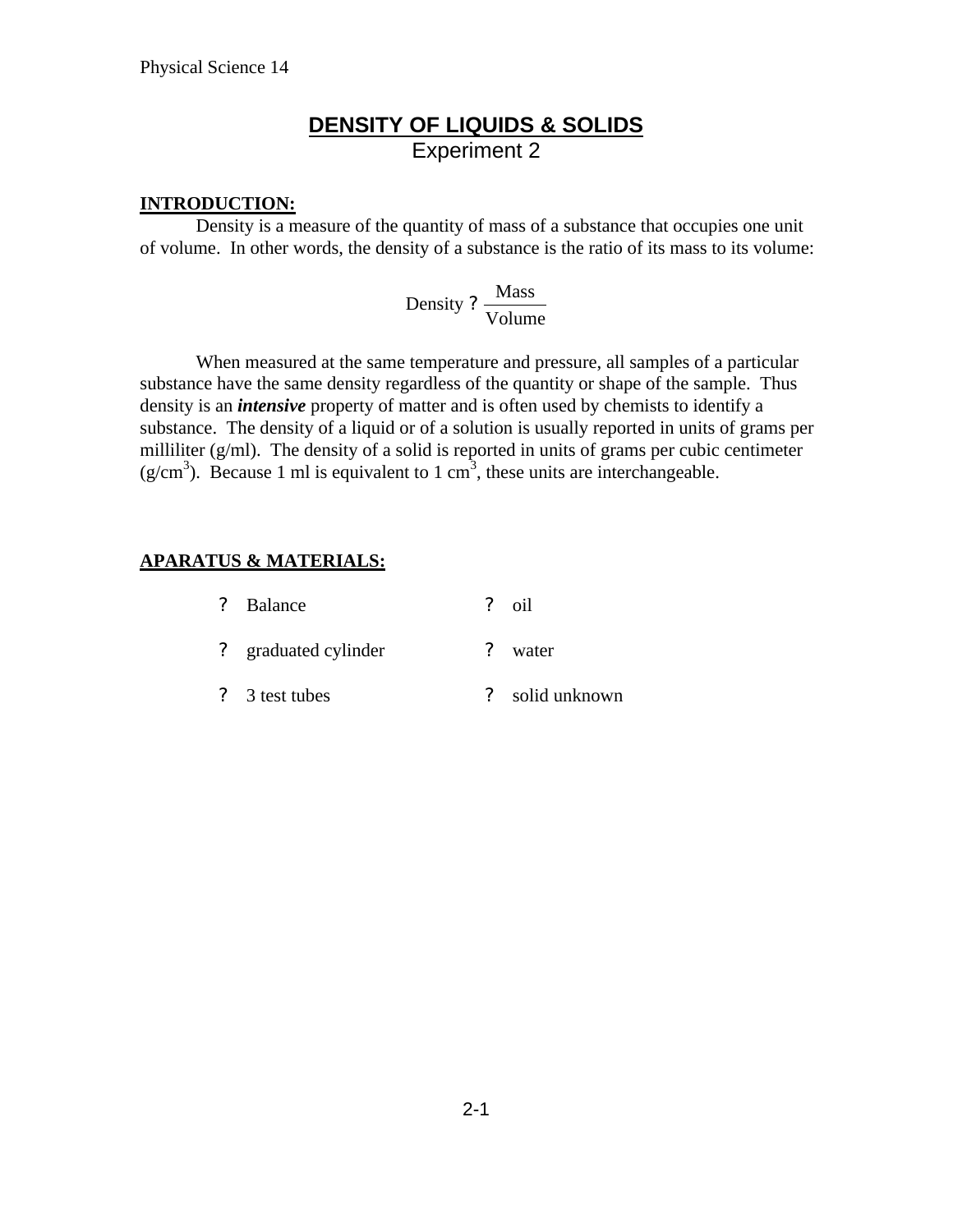#### **PROCEDURE:**

#### *Part I: Density of a Solid Unknown*

- 1. Obtain a solid sample from the instructor.
- 2. Weigh the solid sample directly on the balance, and record the mass.
- 3. Add approximately 20 to 30 ml of water to your cylinder. Read the volume of the water to the nearest 0.1 mL, and record the volume.



(**Note**: the volume of the water used must completely submerge the solid sample)

- 4. Tilting the graduated cylinder slightly, slowly slide the solid sample down the inside wall of the cylinder. Avoid splashing any of the water out of the cylinder (see diagram).
- 5. Read the volume of the liquid in the graduated cylinder, and record the volume.
- 6. Drain the water from the graduated cylinder. Dry the solid sample, and return to the instructor.

#### *Part II: Density of a Liquid*

- 1. Weigh a clean, dry, graduated cylinder. Record the mass as "Tare Mass".
- 2. Remove the cylinder from the balance, without excessive handling, to avoid transferring dirt and oil from your fingertips.
- 3. Pour 10 to 15 ml of distilled water to the graduated cylinder. Read the volume of your sample to the nearest 0.1 mL, and record as "Volume of Water". (Note: Be sure to read the liquid meniscus correctly, as shown in the diagram to the right).
- 4. Weigh the water and the graduated cylinder, and record the mass as "Mass of Water and Tare".



- 5. Dispose of the water in the sink, and clean and dry the graduated cylinder.
- 6. Repeat steps 3-5 with a sample of oil, and record data as above.

#### **NOTE**: DO NOT DISPOSE OF THE OIL IN SINK. SAVE FOR USE IN PART III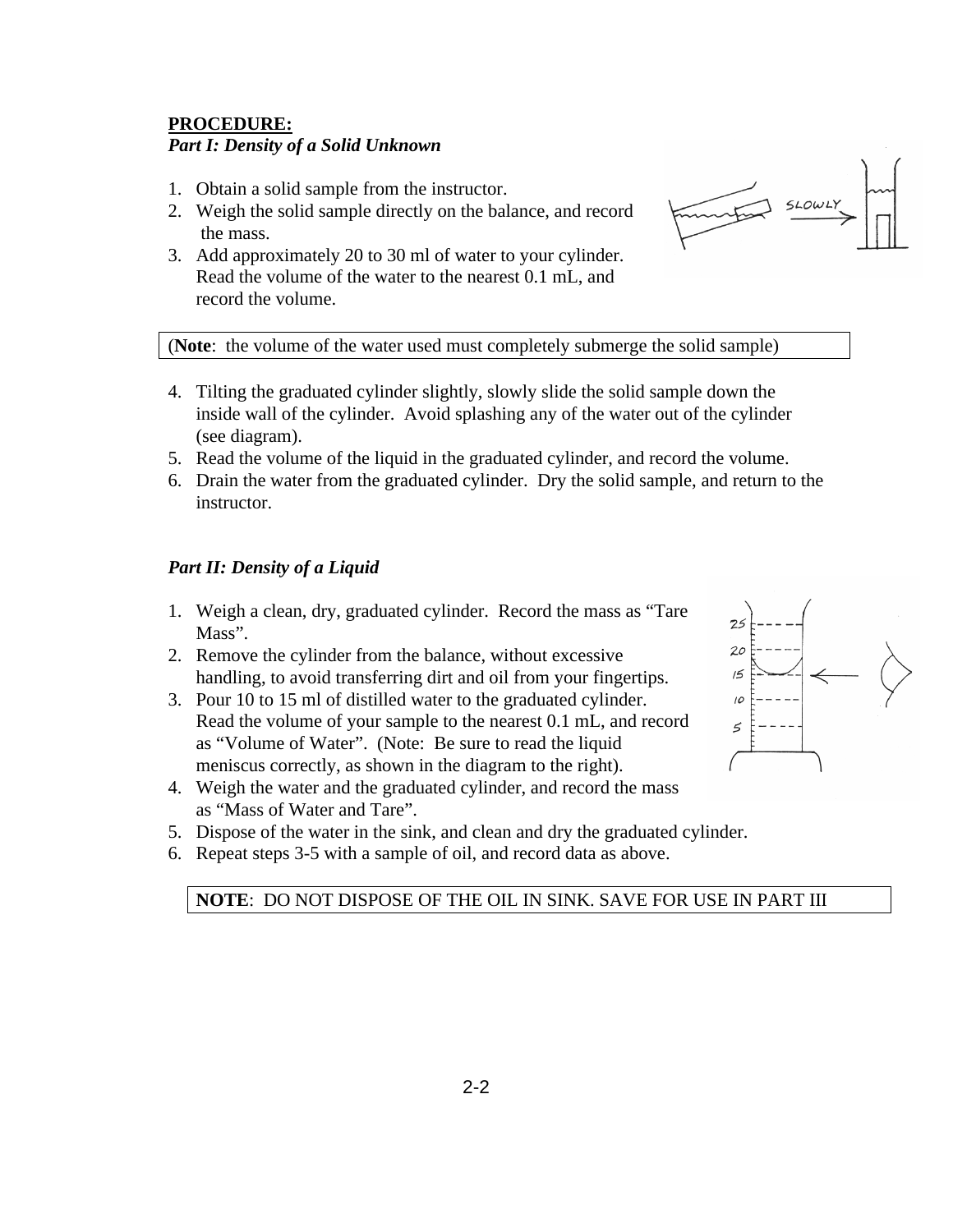#### *Part III: Density and Floating*

- 1. Add 2-3 mL of water into each of two test tubes.
- 2. Add an equal amount of oil to one of the test tubes with water and shake carefully to mix the contents. Let the contents settle, and observe how many layers form. Identify each layer.
- 3. Add an equal amount of alcohol to the other test tube with water and shake carefully to mix the contents. Let the contents settle, and observe how many layers form.
- 4. To the third test tube carefully add 2-3 mL of water, an equal amount of oil and an equal amount of alcohol in the order described. Observe the layers formed. Identify each layer.

### **CALCULATIONS:**

#### *Part I : Density of Solid*

- 1. Determine the volume of the solid by subtracting the volume of water from the volume of water and solid.
- 2. Calculate the density of sample and record on Report Form.
- 3. Identify your solid sample from the list in Table on page 4, and determine percent error.

Percent error ?  $\frac{\text{(observed value-true value)}}{\text{x}}$  x100 true value ?

### *Part II: Density of a Liquid*

- 1. Determine the mass of water by subtracting the mass of the empty cylinder (tare mass) from the mass of the cylinder and water.
- 2. Calculate the density of water, and record on Report Form.
- 3. Similarly calculate the density of oil, and record on Report Form.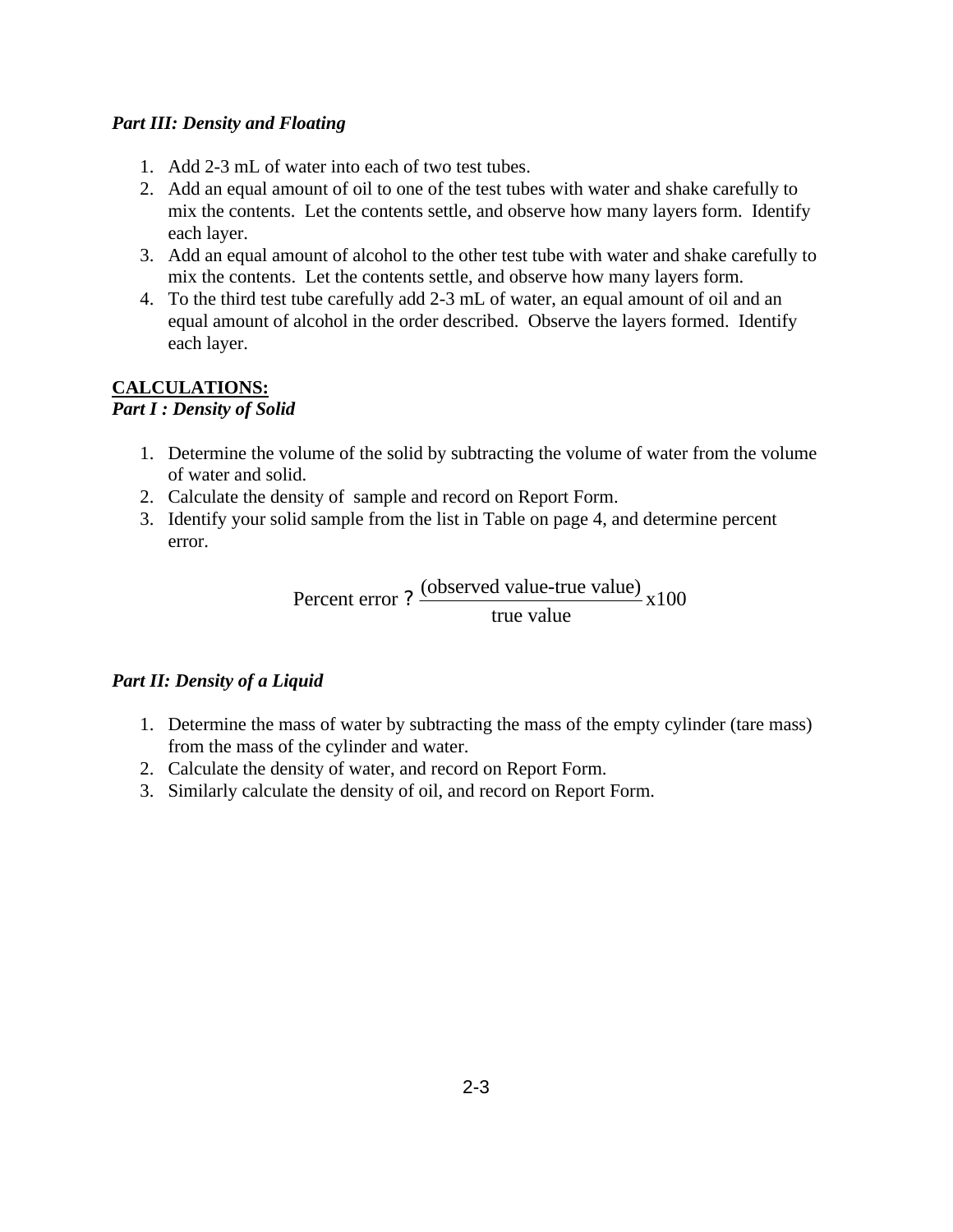## **DENSITIES OF SOME SOLIDS**

| <b>Substance</b> | Density at 20?C<br>(g/cm <sup>3</sup> ) |
|------------------|-----------------------------------------|
| aluminum         | 2.70                                    |
| steel            | 7.86                                    |
| brass            | 8.50                                    |
| copper           | 8.96                                    |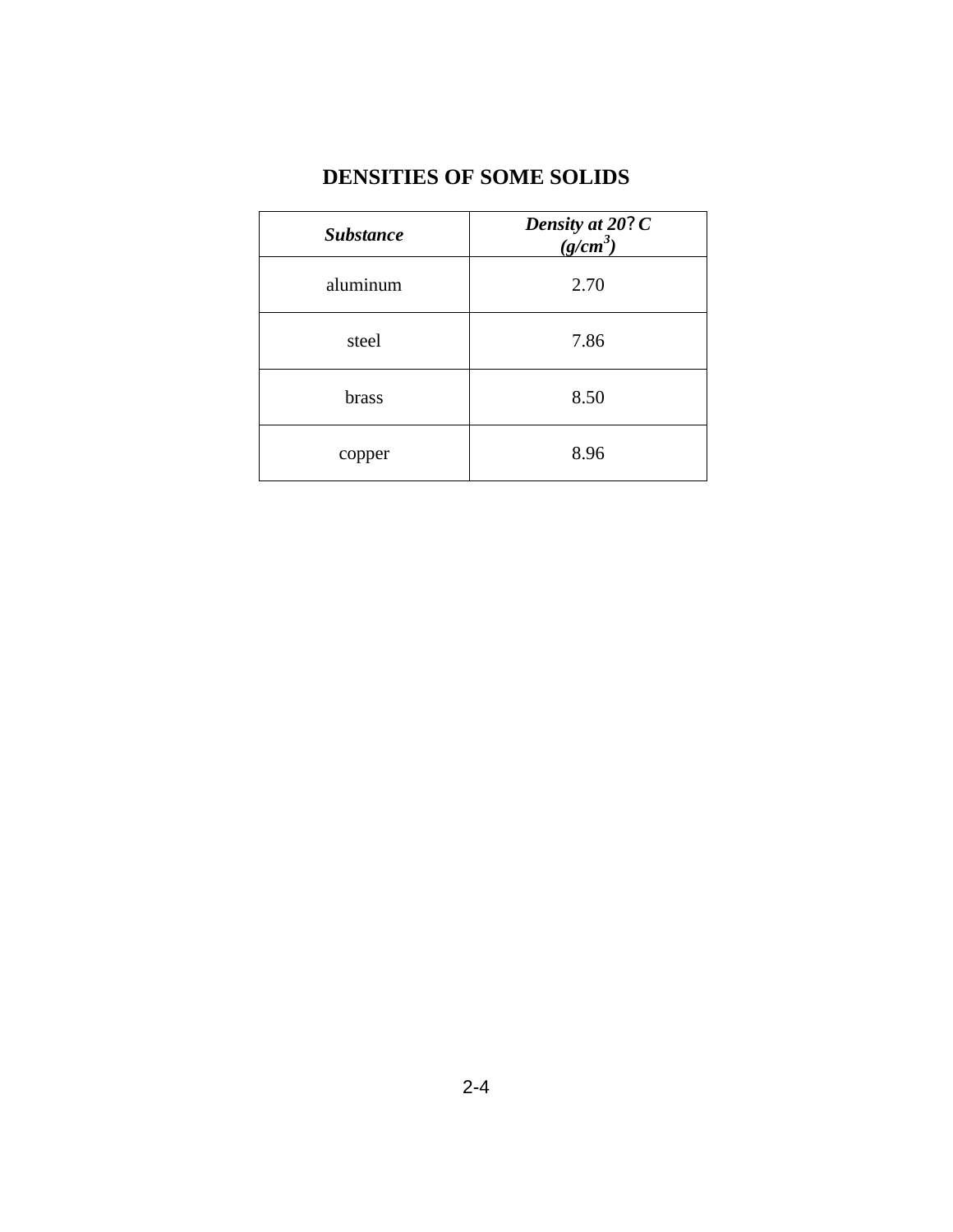### **REPORT FORM** Experiment 2

### *Part I. Density of a solid*

|                                          | <b>Record Data and Show calculations here</b> |
|------------------------------------------|-----------------------------------------------|
| Mass of metal                            |                                               |
| Volume of water in<br>graduated cylinder |                                               |
| Volume of water $+$<br>solid unknown     |                                               |
| Volume of<br>solid unknown*              |                                               |
| Density of<br>solid unknown*             |                                               |
| Identity of<br>solid unknown             |                                               |
| Percent error*                           |                                               |

**\* Note: These quantities must be calculated**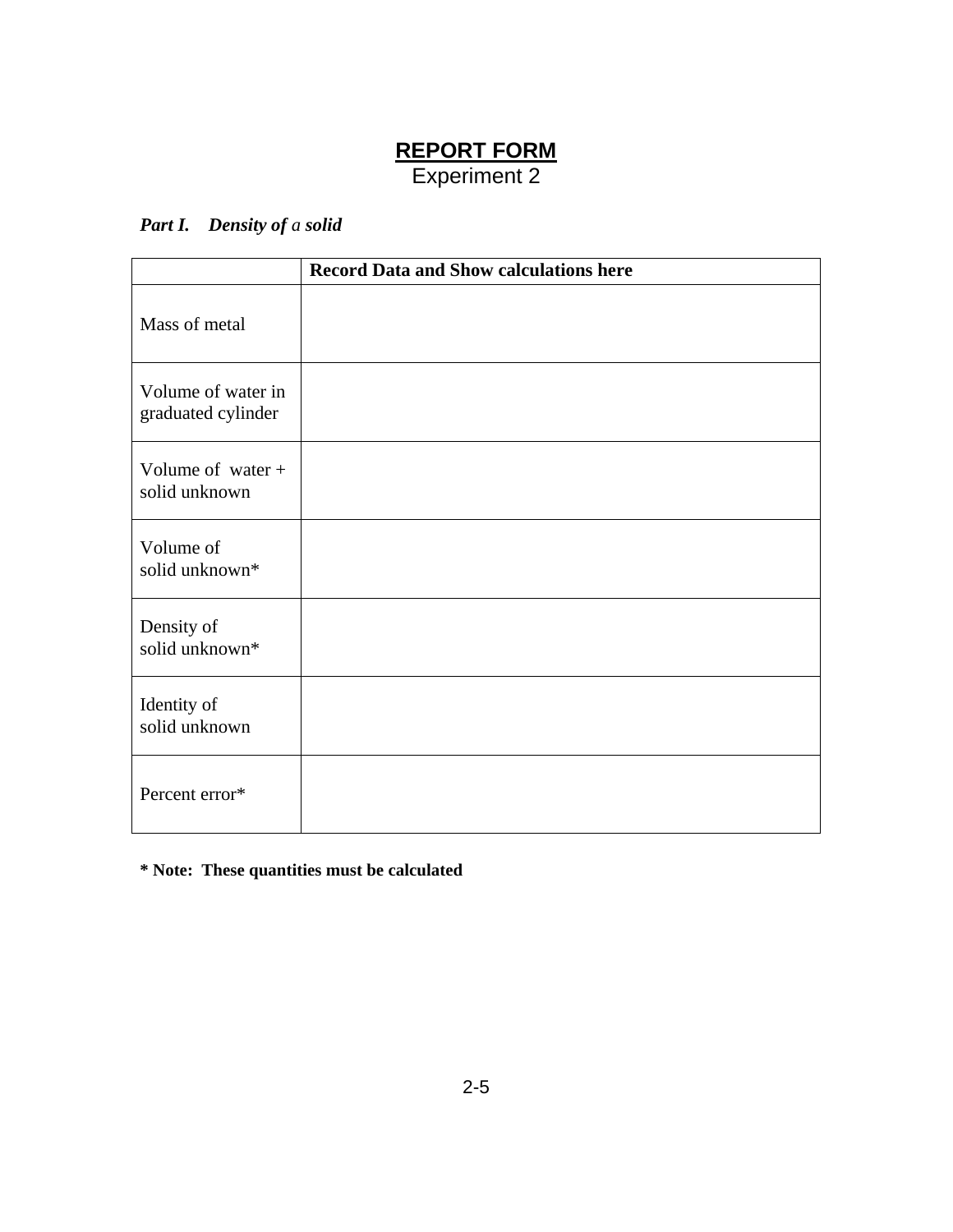### *Part II. Density of a liquid*

|                           | <b>Record Data or Show calculations here</b> |
|---------------------------|----------------------------------------------|
| Volume of water           |                                              |
| Tare mass                 |                                              |
| Mass of<br>water $+$ Tare |                                              |
| Mass of water*            |                                              |
| Density of water*         |                                              |
| Volume of oil             |                                              |
| Mass of<br>$oil + Tare$   |                                              |
| Mass of oil*              |                                              |
| Density of oil*           |                                              |

# **\* Note: These quantities must be calculated**

### *Part III. Density and Floating*

Arrange, oil, alcohol and water in the order of decreasing density:

 $\frac{1}{\text{highest}}$ highest lowest